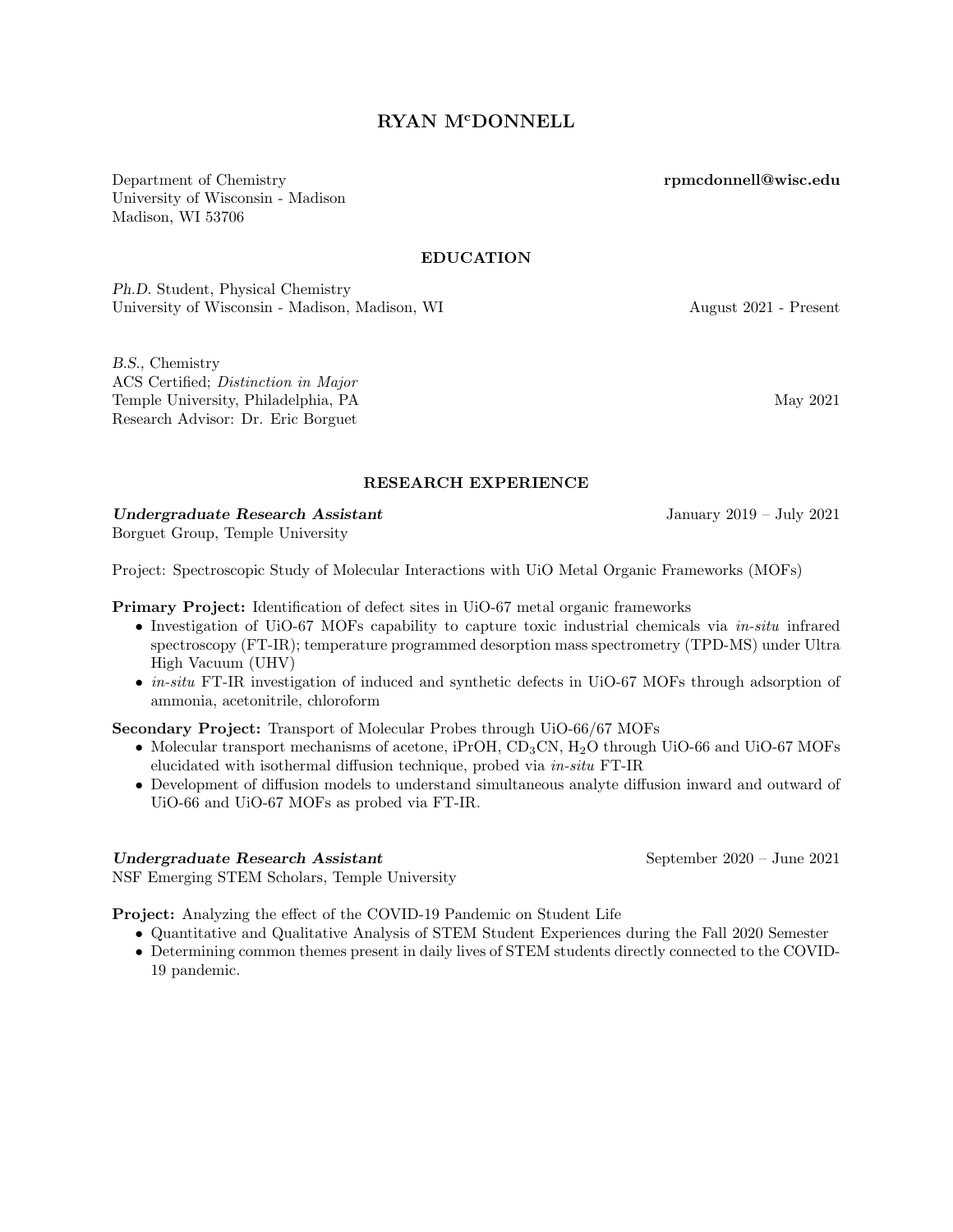### PUBLICATIONS

- 1. Identifying UiO-67 Metal Organic Framework Defects and Binding Sites through Ammonia Adsorption Devulapalli, V.S.D.<sup>†</sup>, McDonnell, R.,<sup>†</sup>, Ruffley, J.P., Shukla, P.B., Luo, T-Y., De Souza, M., Das, P., Rosi, N.L., Johnson, J.K., Borguet, E. Submitted.
- 2. The Evolution and Infrared Characterization of Thermally Induced Defects in UiO-67 Metal Organic Frameworks McDonnell, R.,† , Devulapalli, V.S.D.† , McDonnell, L.† , Goodenough, I., De Souza, M., Das, P., Rosi, N.L., Borguet, E. Manuscript in Preparation.
- 3. The Effect of the COVID-19 Pandemic on STEM Students McDonnell, R., et al. Manuscript in Preparation.

### POSTER PRESENTATIONS

- 1. Impact of Thermal Treatment on Metal Organic Frameworks (MOFs) and their Sorption Capacity: A Temperature Programmed Ultra-High Vacuum Study. McDonnell, R., Devulapalli, V.S.D., Boyanich, M.C., Goodenough, I., Castellana, L., Luo, T-Y., Rosi, N.L., Borguet, E. 7 th Philadelphia Inorganic Colloquium, Philadelphia, PA, May 11, 2019
- 2. Interactions between Toxic Industrial Chemicals (TICs) and functionalized Zirconium UiO-67 Metal Organic Frameworks (MOFs). McDonnell, R., Devulapalli, V.S.D., Goodenough, I., Luo, T-Y., Rosi, N.L., Borguet, E. Temple University CST Undergraduate Research Symposium, Philadelphia, PA, September 27, 2019
- 3. Interactions between Industrial Chemicals and functionalized Zirconium Based Metal Organic Frameworks (MOFs). McDonnell, R., Devulapalli, V.S.D., Goodenough, I., Luo, T-Y., Rosi, N.L., Borguet, E. 8 th Philadelphia Inorganic Colloquium, Philadelphia, PA, November 9, 2019
- 4. Interaction of Metal Organic Frameworks with Organic Solvents.<sup>∗</sup> McDonnell, R., Devulapalli, V.S.D., Goodenough, I., Luo, T-Y., Rosi, N.L., Borguet, E. 19th Annual Philadelphia ACS Young Chemists Conference, Philadelphia, PA, January 22, 2020 ∗ (Received Second Best Poster Award)
- 5. Probing the Acidity and Basicity of Thermally Activated Zirconium Metal-Organic Frameworks. McDonnell, R., Devulapalli, V.S.D., De Souza, M., Luo, T-Y., Rosi, N.L., Borguet, E. 1<sup>st</sup> Eastern Analytical Symposium September Virtual Student Symposium, September 14, 2020
- 6. The Lewis Acidity and Basicity of Thermally Activated UiO-67 Metal Organic Frameworks. McDonnell, R., Devulapalli, V.S.D., De Souza, M., Luo, T-Y., Rosi, N.L., Borguet, E. Thermal Analysis Forum of Delaware Valley, December 15, 2020
- 7. Probing H2O Terminated Defects in UiO-67 Metal Organic Frameworks through Ammonia Adsorption.<sup>∗</sup> McDonnell, R., Devulapalli, V.S.D., Ruffley, J.P., Luo, T-Y., De Souza, M., Das, P., Rosi, N.L., Johnson, J.K., Borguet, E. 2021 ACS Eastern US YCC Partnership Research Symposium, August 3, 2021 ∗ (Received Best Poster Award)